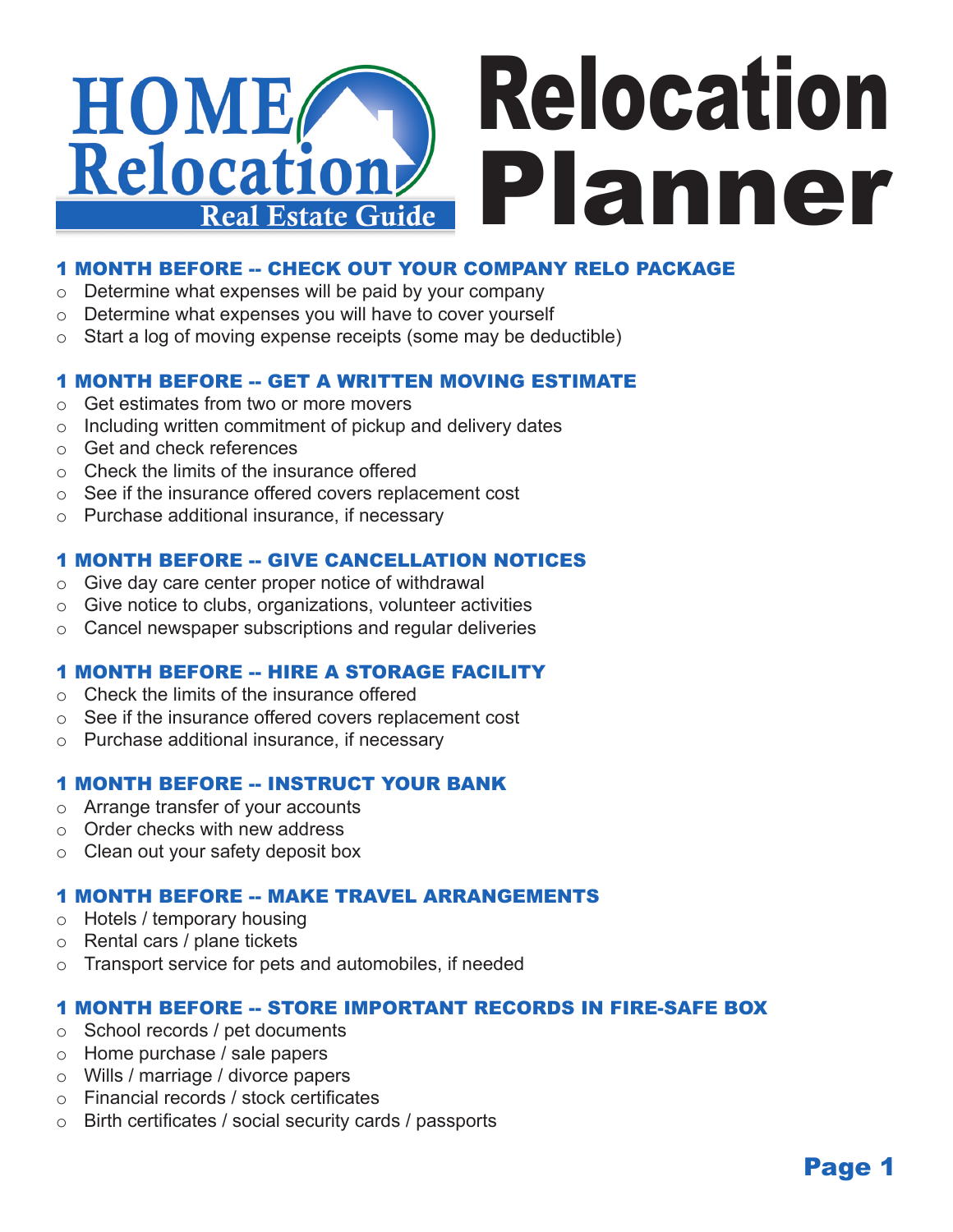

# 1 MONTH BEFORE -- SUBMIT A CHANGE OF ADDRESS

- $\circ$  Turn in forms at the post office
- o Mail post cards to friends and creditors

## 1 MONTH BEFORE -- TRANSFER IMPORTANT RECORDS

- o Contact schools and arrange for transfer of student records
- $\circ$  Contact doctors for medical records and referrals to new physicians
- $\circ$  Change your insurance policies on property, auto, and medical

## 2 WEEKS BEFORE -- CLEAN OUT

- $\circ$  Take a ruthless walk-through to determine what you want to take
- $\circ$  Tag the rest of it and hold a garage sale or call a charity for pick-up

## 2 WEEKS BEFORE -- GET YOUR STUFF IN ORDER

- o Clean out club, gym, and school lockers
- $\circ$  Pick up all dry cleaning
- $\circ$  Retrieve and return all borrowed items from friends and neighbors
- o Return library books

## 2 WEEKS BEFORE -- PREPARE TO LEAVE YOUR HOME

- o Arrange for the disconnection or changeover of utilities
- o Begin packing less-used items
- $\circ$  Clean out the cupboards
- $\circ$  Plan remaining meals so you can pack what you don't need
- $\circ$  Don't buy any more perishables than you have to

## **7 DAYS BEFORE -- CONFIRM MOVING ARRANGEMENTS**

- o Dates / agreements with moving and storage companies
- $\circ$  Agreements with auto and pet transportation companies
- o Hotel and temporary housing accommodations
- o Rental car and other transportation arrangements
- Don't buy any more perishables than you have to

# 7 DAYS BEFORE -- LET PEOPLE KNOW HOW TO REACH YOU

- $\circ$  Inform friends and relatives of your forwarding address
- $\circ$  If you'll be without phone service, get a temporary voice mail box
- $\circ$  Some long-distance providers offer 1-800 voice mail numbers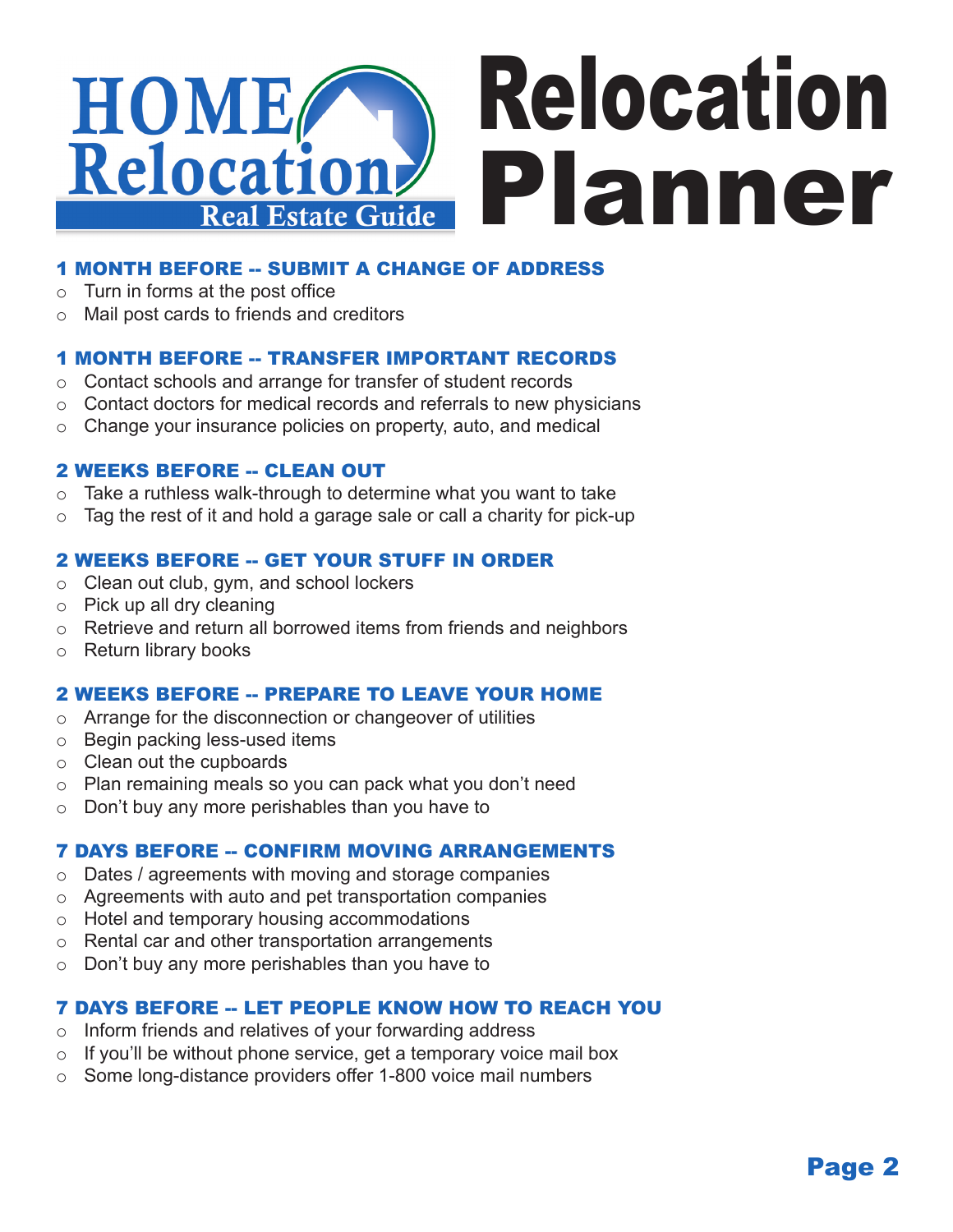

# **7 DAYS BEFORE -- MAKE SURVIVAL BOX FOR MOVE**

- o Paper / pens
- o Address book / stamps / envelopes
- $\circ$  Cellophane and heavy-duty tape / scissors
- o Tape measure
- o Paper cups, plates, and towels / plastic utensils / ziploc bags
- o Facial and toilet tissue / soap / moist towelettes
- o Instant coffee or tea / bottled drinks / snacks / can opener
- o Aspirin / band-aids
- o Travel alarm
- o Flashlight / small tool kit
- o Trash bags
- o Children's games
- o Spare car keys
- $\circ$  Phone books for the city you are leaving and your destination

## 7 DAYS BEFORE -- PREPARE BELONGINGS FOR PACKING

- $\circ$  Make an inventory list of all items going with you personally
- $\circ$  Keep valuable / irreplaceable items (jewelry, heirlooms) with you
- o Clean out and defrost the deep freezer
- o Disassemble furniture or other items
- $\circ$  Check yard and shed for all items that need packed
- $\circ$  Set aside box of cleaning supplies and the vacuum cleaner

## 7 DAYS BEFORE -- THINK ABOUT DECORATING YOUR NEW HOME

- $\circ$  Take pictures of furniture / get fabric samples and paint chips
- o Create a "decorating reference file"
- o Have measurements taken of the rooms in your new residence
- $\circ$  Use floor plans to determine where everything will go

## **JUST BEFORE MOVING -- CEASE USING THE REFRIGERATOR**

- Remove all perishable food
- o Store anything you still need in a cooler
- $\circ$  Clean and defrost the refrigerator and freezer

## JUST BEFORE MOVING -- FINISH PACKING

- $\circ$  Complete packing of all household goods for the move
- Make sure all boxes are clearly marked